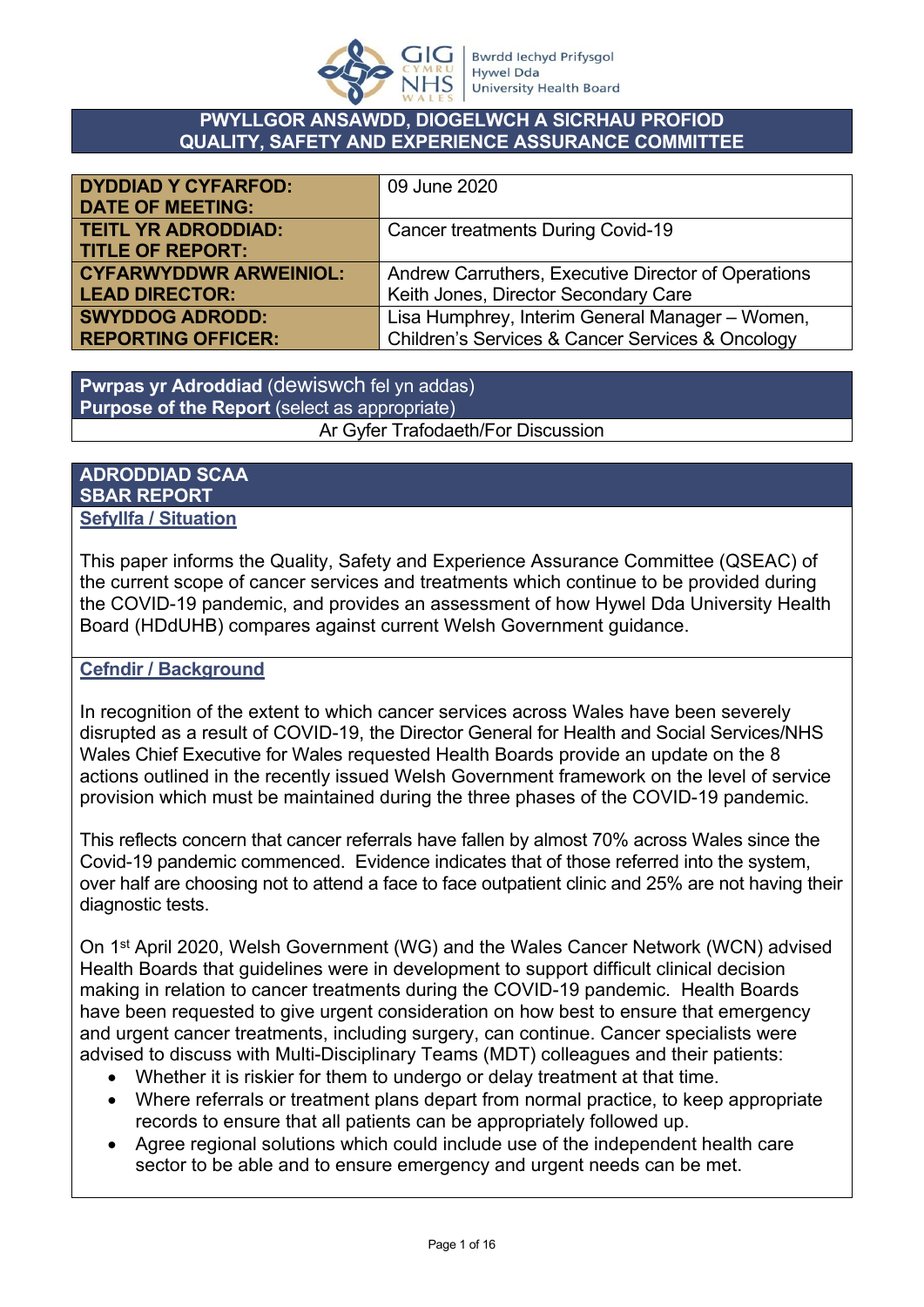In response, an Oncology/ Cancer Services Escalation Plan during COVID-19 has been presented and accepted at the COVID-19 Acute Services Bronze Group meeting on 17th April 2020 prior to approval at Tactical Group on 22nd April 2020.

Further WG correspondence has been received on the 5<sup>th</sup> and 9<sup>th</sup> April 2020, which reinforced the view of the clinical community that urgent and emergency cancer treatment must continue, and directed services to consider how capacity could best be developed to meet the needs of cancer patients, including consideration of regional solutions and use of the independent and third sector facilities.

In response, the NHS Wales Health Collaborative issued a framework on the minimal level of service provision which must be maintained during the three phases of the COVID-19 pandemic:

- **Acute Phase:** peak acute service demand due to COVID-19 (0-6/8weeks), during which we continue to deliver emergency and urgent cancer care.
- **Recovery:** develop a service model that minimises harm from the acute phase and deals with the backlog of cases using the most efficient, effective and evidence based approach.
- **Reactivation phase:** minimal service disruption due to COVID-19 (24-indefinite weeks), recommencement of 'regular' cancer services, albeit adopting lessons learned and new models of care where appropriate from the acute and recovery phases.

The framework outlined 8 key actions which health boards were requested to consider and align to; with a particular focus on specific challenges and risks

Health Boards were requested to provide an urgent update on the 8 key actions within the framework by 12<sup>th</sup> May 2020.

This paper outlines the current scope of cancer services and treatments which continue to be provided during the COVID-19 pandemic and provides assurance on the current provision of cancer services during COVID-19. It also provides a summary analysis of the impact of COVID-19 on cancer referral rates, treatment volumes and referral to diagnosis conversion rates.

## **Asesiad / Assessment**

# **1. Oncology/ Cancer Services Escalation Plan During COVID 19**

The Oncology/ Cancer Services Escalation Plan includes the plans currently in place for all aspects of the Oncology/ Cancer Services during the COVID-19 pandemic. It considers tumour site specific cancer services in relation to referral, diagnostic and surgery plans within Hywel Dda, and includes reference to implications of tertiary pathway referrals. It also includes oncology services for Systematic Anti-Cancer Therapy (SACT) and Radiotherapy.

The level of service provision is structured from Level 0 (colour coded Green) where work is carried out as normal, through Levels 1 (Yellow), Level 2 (Amber) and Level 3 (Red), and reflects the impact on individual services as we progress through the COVID-19 pandemic. The aim of the plan is to ensure that cancer services are maintained wherever possible, in line with the principles of the WCN and the NHS Collaborative. This document has been prepared in line with WG, WCN and any Royal College guidance that has been issued in relation to COVID-19.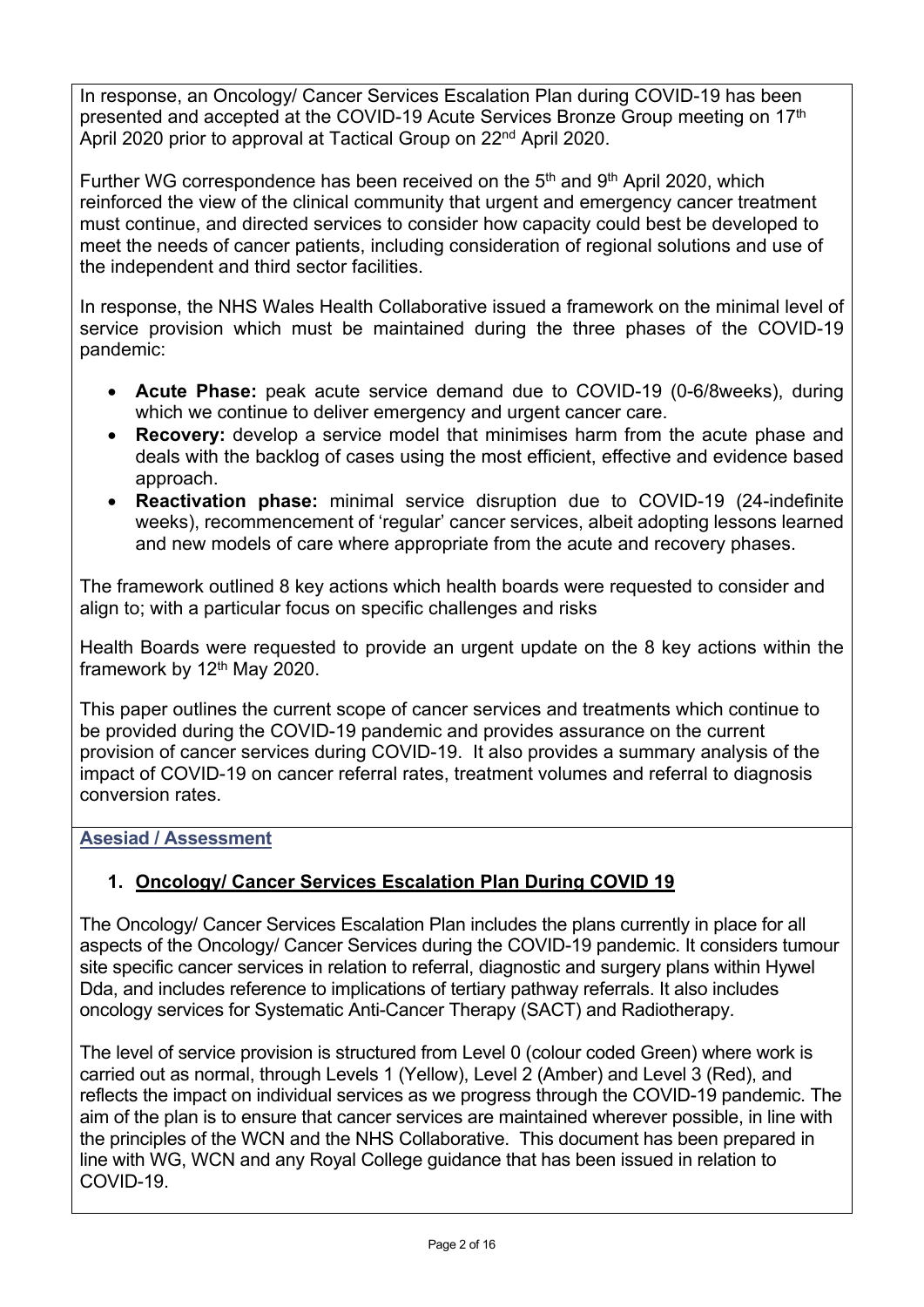As a 'live' operational document, the plan is subject to change as circumstances develop and is overseen by the COVID-19 Acute Services Bronze Group.

## **2. Comparison of Unscheduled Care (USC) Referrals Received Weekly during March and April 2019 and 2020**

Since the beginning of March 2020, Hywel Dda has seen a 49% reduction of USC referrals when compared with the same time period the previous year, with the greatest reduction of both head and neck 64.7% and skin 61.5%.





The graphs below illustrate the comparative picture by tumour site: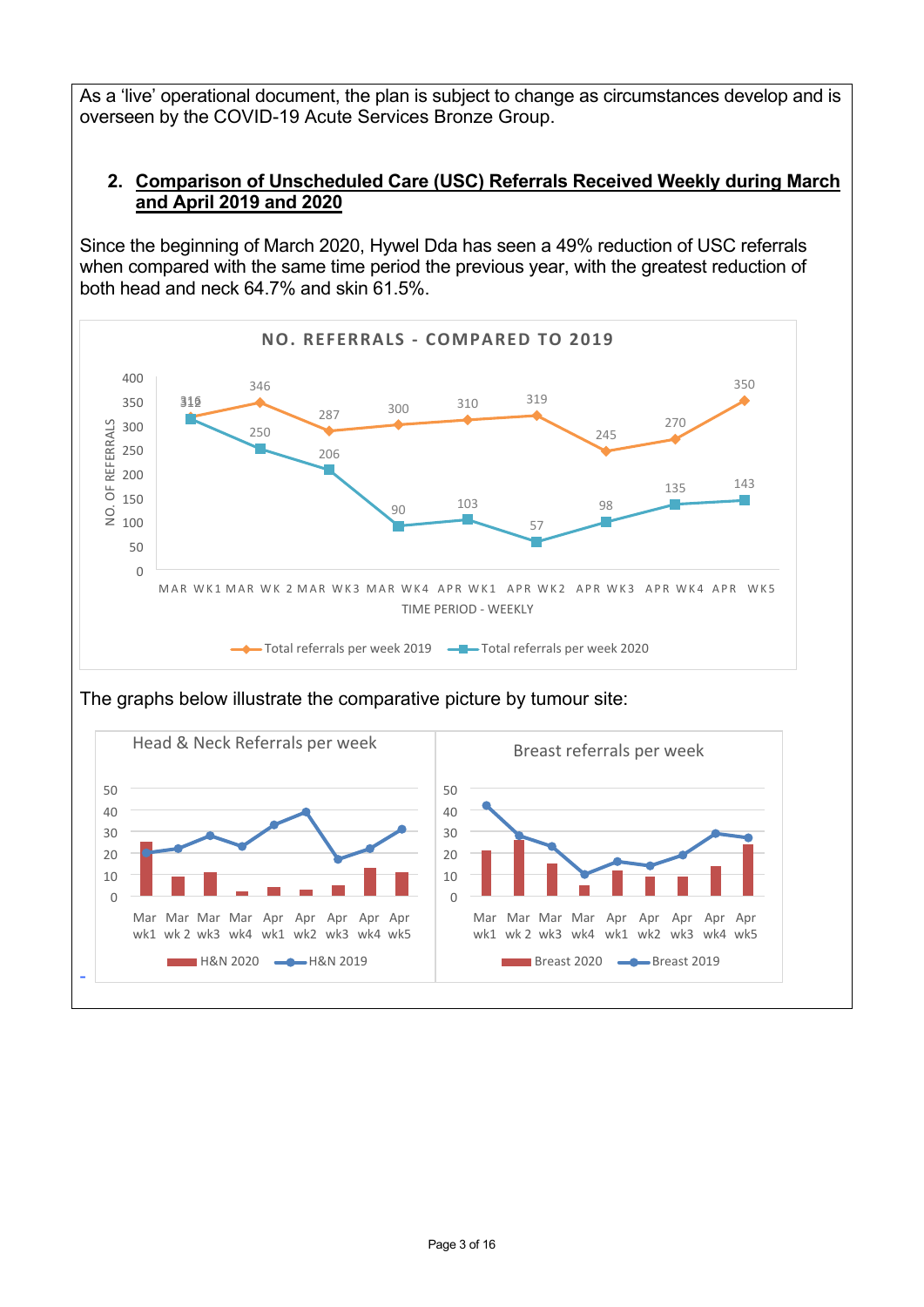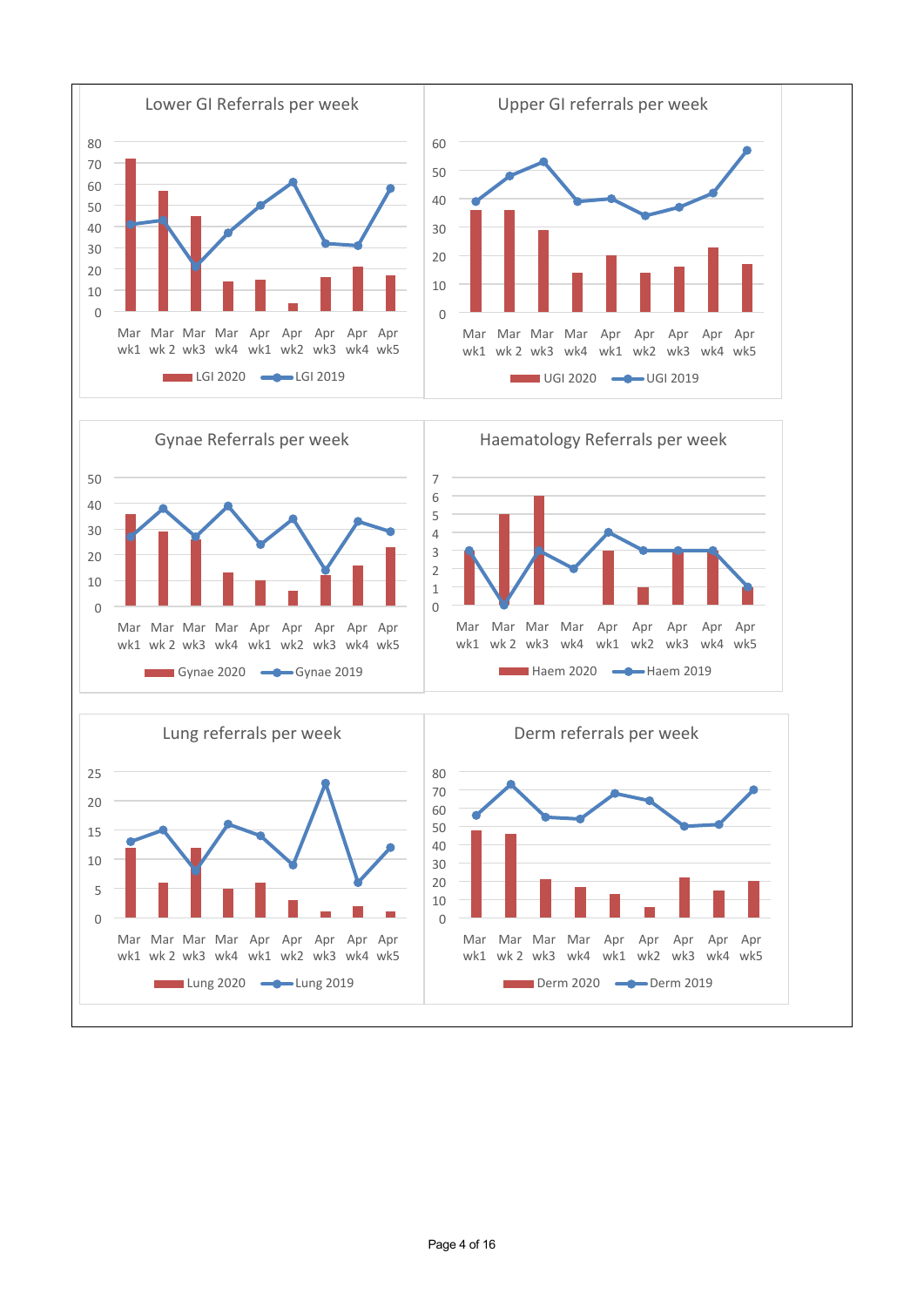

With the exception of haematology and breast, referrals in the majority of pathways have shown a significant reduction.

### **3. Comparison of Treatments (Surgery) Carried Out During the Same Time Period 2019-2020**

The graphs below show a comparison of the volume of cancer treatments delivered per tumour pathway for the period 1<sup>st</sup> March –  $30<sup>th</sup>$  April during the previous 2 years:



This shows little change in treatment activity for the majority of tumour sites, with the exception of Dermatology and Urology. Dermatology has seen a 61.5% decrease in the number of referrals received during this time period compared with the same time period the previous year. Dermatology is not subject to an extended diagnostic pathway, therefore activity is related directly to demand received during the COVID-19 pandemic . Both Dermatology and Urology are also affected by delays in the tertiary pathway.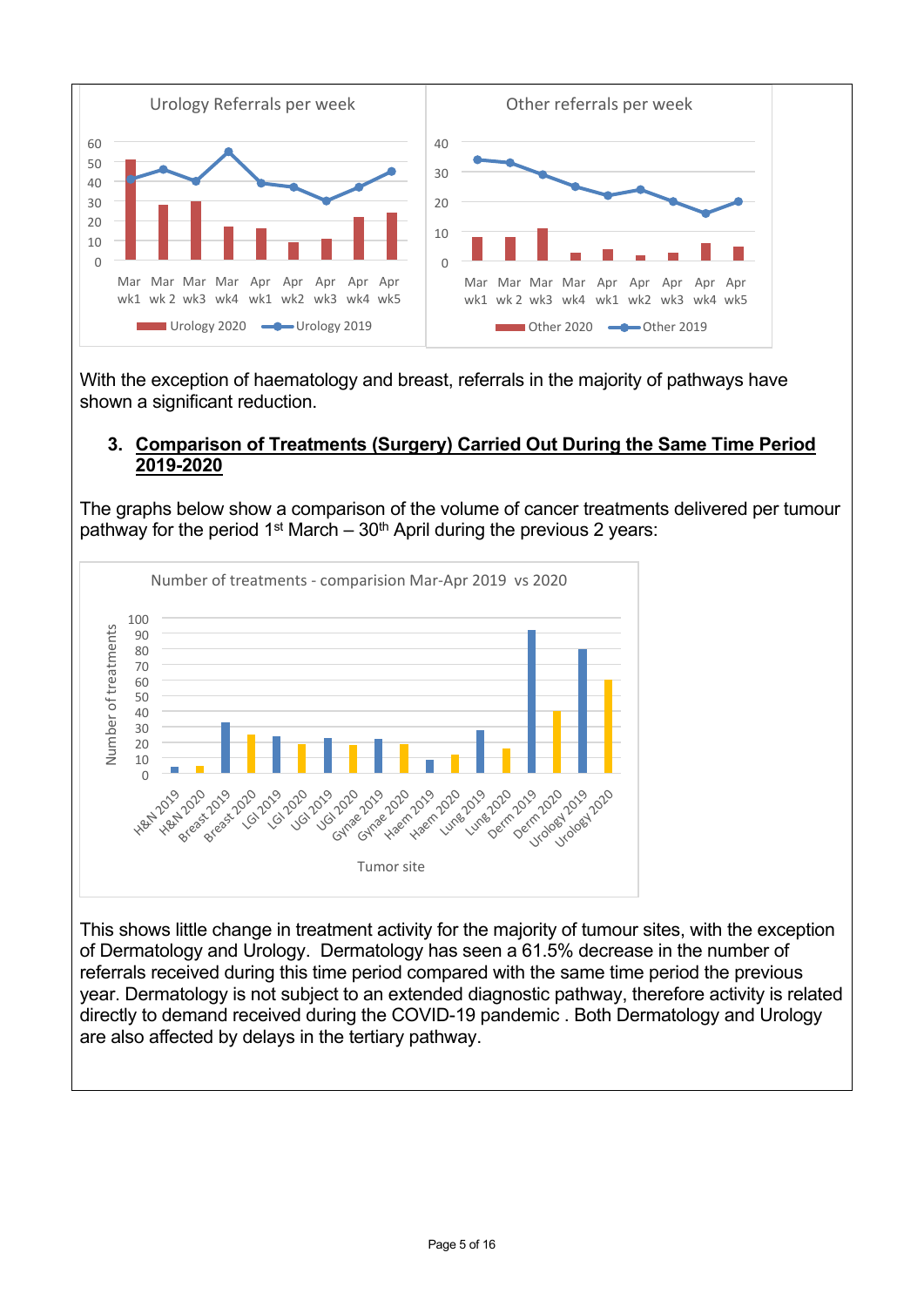

This shows that total cancer treatments delivered between 1<sup>st</sup> March and 30<sup>th</sup> April 2020 have reduced by 101 compared to the same period the previous year.

# **4. Numbers of Patients Awaiting Surgery Within Hywel Dda**

The table below shows the current assessment (as at  $12<sup>th</sup>$  May 2020) of the total number of Hywel Dda patients awaiting cancer surgery, both locally and at the tertiary centres: This shows all patients awaiting surgery, irrespective of their current pathway wait. The majority of these patients have not been waiting in excess of 62 days.

| <b>Tumour</b>  |               |                 |                |                    |                                                                                                                                                                                                  |
|----------------|---------------|-----------------|----------------|--------------------|--------------------------------------------------------------------------------------------------------------------------------------------------------------------------------------------------|
| <b>Site</b>    | <b>Number</b> | <b>Tertiary</b> | <b>Dated</b>   | <b>Outstanding</b> | <b>Procedure</b>                                                                                                                                                                                 |
| <b>Breast</b>  | 5             | $\mathbf 0$     | 4              | 1                  | Surgery                                                                                                                                                                                          |
| H&N            | 2             | $\overline{0}$  | $\overline{0}$ | $\overline{2}$     | 1 Completion Thyroidectomy<br>1 Tonsilectomy                                                                                                                                                     |
| Gynae          | 6             | $\overline{0}$  | $\overline{0}$ | 6                  | 2 TAH & BSO<br>1 Debulking Surgery,<br>1 TAH & Omental Sampling,<br>2 Unknown                                                                                                                    |
| <b>LGI</b>     | 9             | $\Omega$        | $\overline{0}$ | 9                  | 2 Open Lower Anterior<br>Resections (1 joint with<br>Gynae)<br>1 Diagnostic Laparoscopy<br>(joint with Gynae)<br>3 R Hemicolectomy<br>1 Anterior Resection<br>1 Hatmann's Procedure<br>1 Unknown |
| Lung           | 3             | 3               | $\Omega$       | 3                  | 2 Thymectomy<br>1 Resection                                                                                                                                                                      |
| <b>Skin</b>    | 22            | 10              | 9              | 3                  | <b>Excisions</b>                                                                                                                                                                                 |
| <b>Urology</b> | 23            | 10              | 5              | 8                  | <b>6 TURBT</b><br>1 Cystectomy<br>1 Ureteroscopy                                                                                                                                                 |
| <b>Total</b>   | 70            | 23              | 18             | 32                 |                                                                                                                                                                                                  |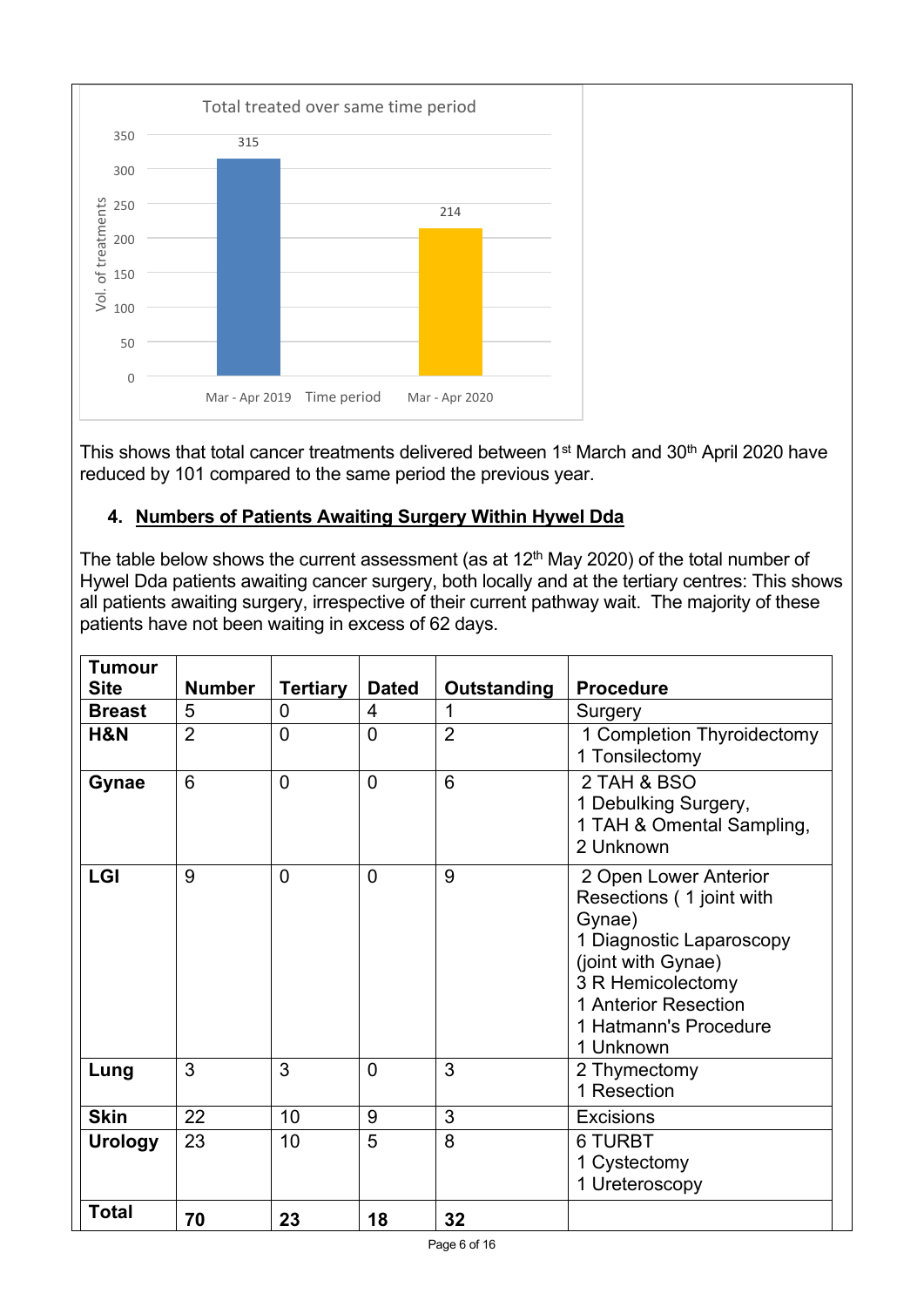# **5. Werndale Hospital – Third Sector Facility Activity Data**

USC Outpatient clinics are currently being held in Werndale Hospital for Lower Gastrointestinal (LGI), Urology and Gynaecology tumour sites. Head and Neck (H&N) clinics are being held in Glangwili General Hospital (GGH), Breast clinics are being held in the Peony Breast Unit, Prince Philip Hospital (PPH), for all Health Board USC referrals, with some Gynaecology clinics also being held at Withybush General Hospital (WGH) and Bronglais General Hospital (BGH).

Theatre lists for surgery and Endoscopy diagnostic tests are being carried out for Breast, H&N, Gynaecology and Urology patients.

The chart below shows the activity undertaken at Werndale Hospital from  $14<sup>th</sup>$  April 2020 to  $12<sup>th</sup>$ May 2020, for both Outpatients Appointment (OPA) and Surgery/Endoscopy diagnostic tests.



# **6. Number of Patients where Treatment has Changed due to COVID-19.**

During the period 1<sup>st</sup> March – 30<sup>th</sup> April 2020, 431 patients were treated across the Health Board, of which 44 treatment plans were changed due to COVID-19.

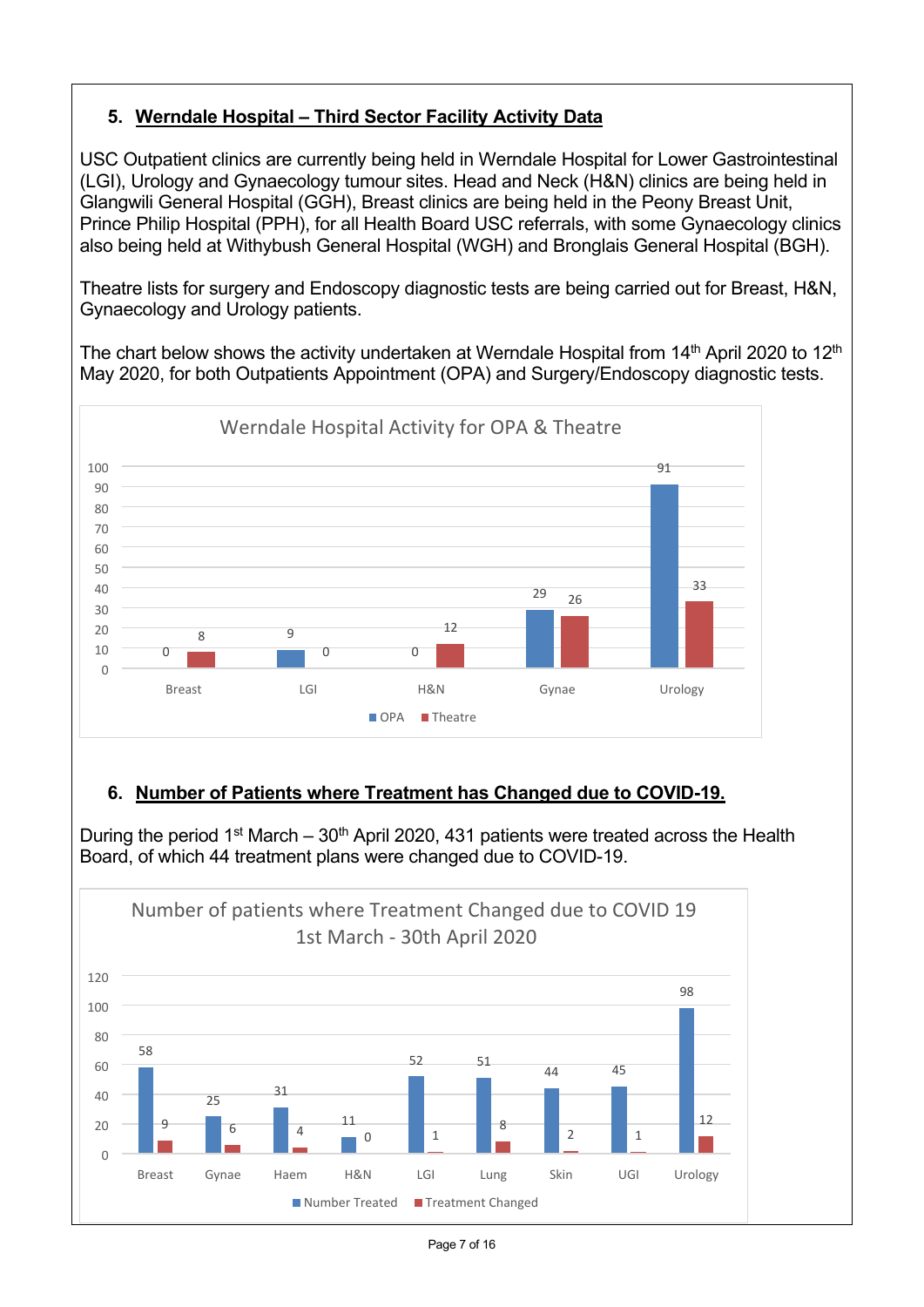# **7. Number of Patients where Treatment is Suspended due to COVID-19**

The chart below shows the number of patients between  $1<sup>st</sup>$  March and  $30<sup>th</sup>$  April 2020 where treatment has been suspended due to COVID-19, in line with national guidance. Patients within this cohort are being reviewed every 4 weeks by the Tumour Site Clinical Nurse Specialist (CNS) to ensure that they have not developed any further symptoms and to check on their general wellbeing.



# **8. OPA & Diagnostic Investigations Cancelled by Patient due to COVID-19**

The chart below shows the number of patients, per tumour site, between  $1<sup>st</sup>$  March and  $30<sup>th</sup>$ April 2020 that have cancelled their OPA and Diagnostic tests due to COVID-19. Although there are 126 patients within this cohort, we are aware that the conversion rate per tumour site is very small as demonstrated in the chart in Point 9 below. This would convert to 10 patients having a potential positive diagnosis of cancer.

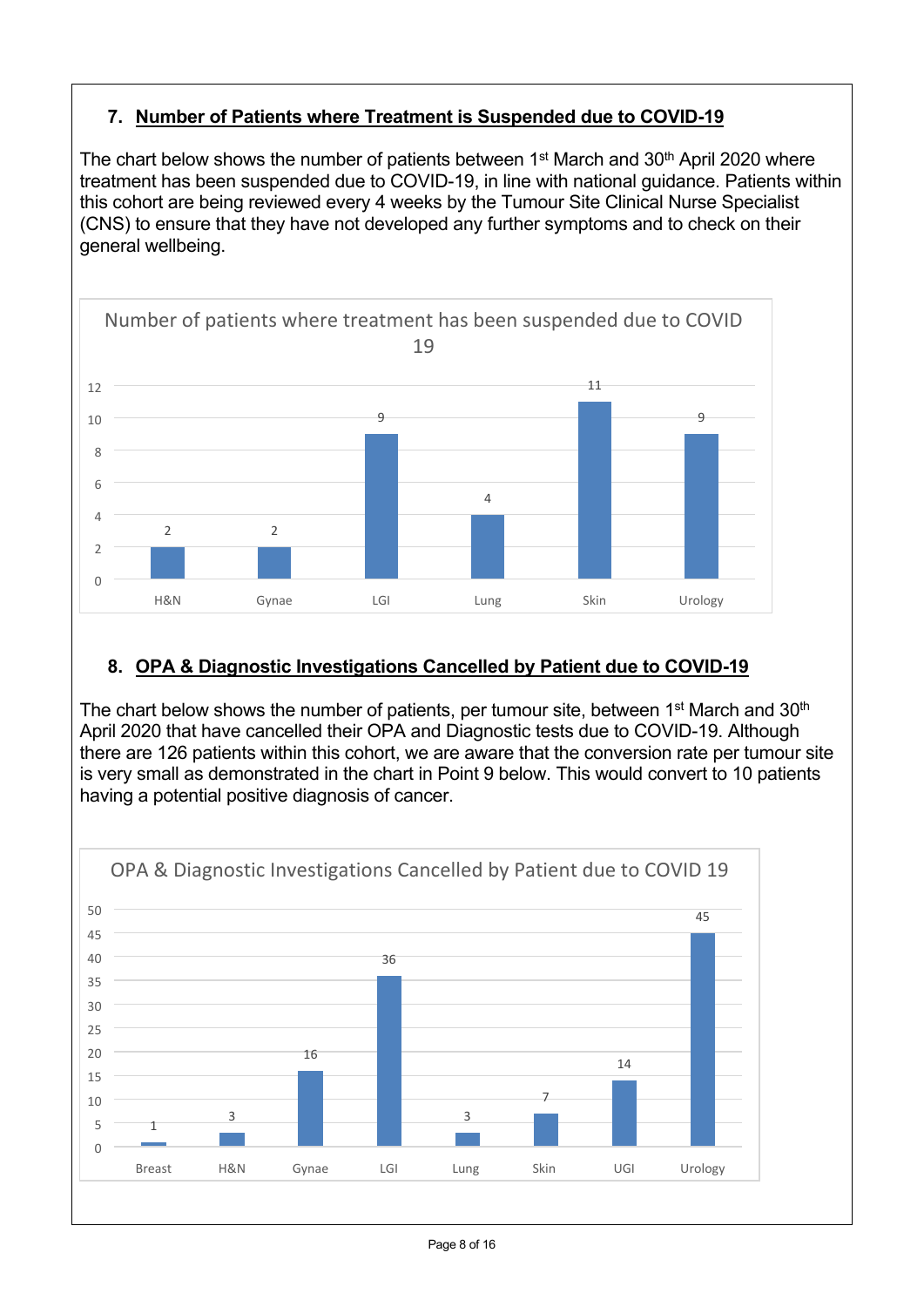# **9. OPA & Diagnostic Investigations Cancelled by Hospital due to COVID-19**

The chart below shows the number of patients, per tumour site, that have been cancelled by hospitals for OPA and diagnostic tests due to COVID-19 between 1<sup>st</sup> March and 30<sup>th</sup> April 2020. These cancellations are in line with recommended national guidance as the diagnostic involved is an aerosol generating procedure.



Plans are currently being developed to reintroduce the Endoscopy service for cancer patients by early June 2020.

## **10.Comparison of USC Referral to Diagnosis Conversion Rates**

The chart below shows a comparison of the average weekly conversion rate in 2019/20 for each tumour site with the actual conversion rates for the period 1<sup>st</sup> March - 30<sup>th</sup> April 2020. The significant reduction in referral to diagnosis conversion rates is attributed to the reduced volume of referrals received during March and April 2020.

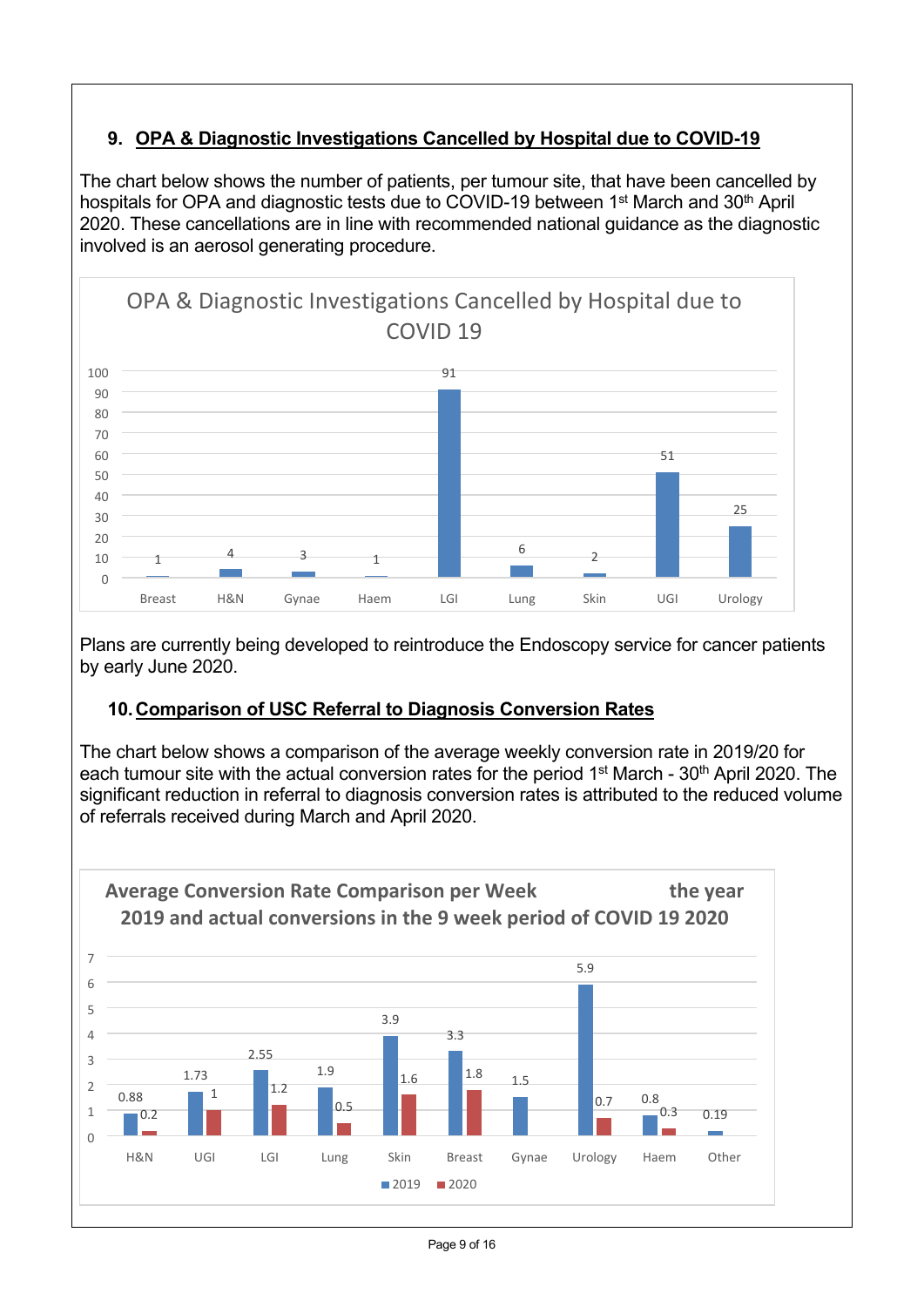# **11.Cancer Related Patient Complaints during COVID-19**

Between the 1st March and  $27<sup>th</sup>$  May 2020, three COVID-19 related patient complaints were received within the Health Board. Two of the complaints were related to patient anxiety due to the COVID-19 pandemic and had an outcome of an early resolution where patients were reassured. The third complaint was managed through putting things right (PTR) and was in relation to delay for treatment due to COVID-19. This complaint was not upheld.

# **12.Welsh Government Framework for Maintaining Cancer Services during COVID-19**

The section below summarises the Health Board's current assessment in respect of the 8 actions outlined in the NHS Wales Health Collaborative guidance / framework document for Cancer Services in Wales during COVID-19:

## **Action 1:**

**Organisations, services (e.g. diagnostics, chemotherapy, radiotherapy, surgery) and site specific teams must work together to develop transparent, consistent and equitable access to tests and treatment.**

### **Diagnostics**

- All imaging requests are being assessed for appropriateness by the Consultant Radiologists.
- USC and urgent imaging requests continue to be undertaken, within the parameters offered by national clinical guidance for certain aerosol generating procedures.
- For those cancer patients where treatment is ongoing, staging investigations will continue to be undertaken. Detailed information as to what treatment the patient is undergoing is required at the time of request.
- CT Colonography investigations currently cannot be undertaken. These have been changed to CT abdomen as per national guidance.
- Bronchoscopies have been limited in line with national guidance. This service was recommenced on the PPH site week commencing 11<sup>th</sup> May 2020.
- As the national bowel screening programme has been suspended, there are currently 231 patients awaiting a colonoscopy.
- As per the Wales Bowel Cancer Initiative, the use of FIT10 screening in the management of urgent suspected cancer patients on the colorectal pathway during the COVID-19 pandemic is being explored as an alternative due to the current severe restrictions on the normal diagnostic pathways. As a pragmatic approach to triage the most high-risk patients for the early detection of cancer, individual Health Boards across Wales are advised to explore options for commissioning the adoption of FIT10 screening for the prioritisation of USC patients. This is currently in the procurement phase within the Health Board. Agreement on the pathway agreed in Bronze COVID-19 meeting on 20<sup>th</sup> May 2020. FIT10 screening will commence week 8<sup>th</sup> June 2020.
- The Health Board will reinstate endoscopy services for cancer patients within the next 3 weeks across our hospital sites. This will be reinstated via a phased approach starting on 18th May 2020 at PPH with other sites to follow pending completion of logistical changes to Red/Green zones.
- Imaging appointment times are staggered to ensure that patients can maintain social distancing

## **Chemotherapy**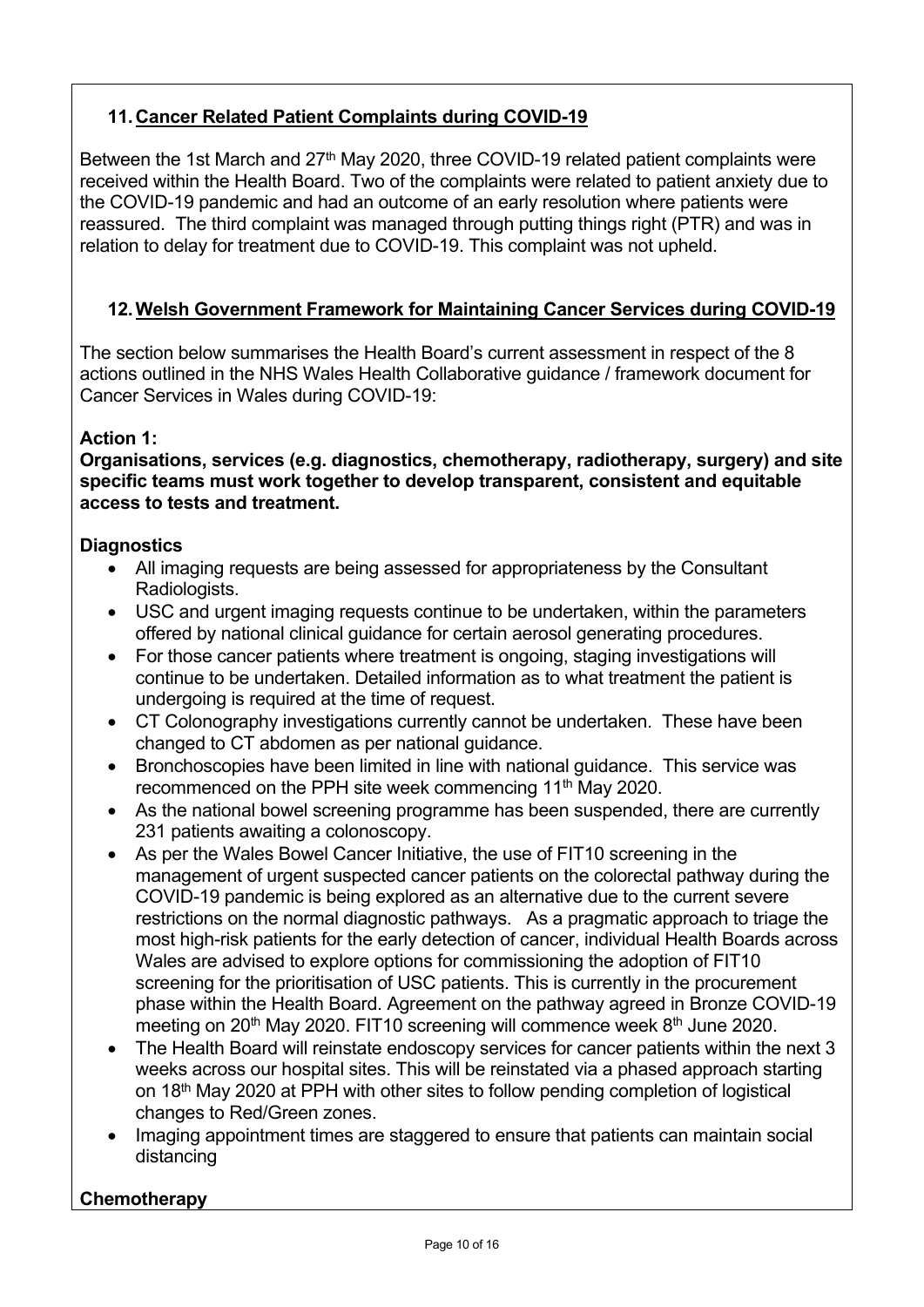- OPA Oncology clinics are being held via telephone consultation and virtually where needed from PPH, supported by the Oncology CNS team.
- Phlebotomy services have been set up in 2 community centres in Carmarthenshire and Pembrokeshire for pre- treatment blood tests and central line care for cancer patients. These services are available Monday, Wednesday and Friday every week.
- BGH service remains as normal.
- Chemotherapy is currently administered on 3 hospital sites. GGH, BGH & WGH.
- Treatment is administered as per the National Institute for Health and Care Excellence (NICE) COVID-19 RAPID guidance for the delivery of SACT. This is being monitored very carefully.

## **Surgery**

- Cancer OPD clinics and surgery have been relocated to Werndale Hospital with the exception of major H&N and Gastro Intestinal (GI) surgery (not suitable for the facilities at Werndale Hospital).
- LGI clinicians undertake any life threatening surgery via the emergency pathway.
- Upper Gastrointestinal (UGI) acute UGI cancer problems are delivered through the emergency service.
- H&N surgery continues at GGH at present.
- Two sessions of operating capacity has been agreed on the GGH site for those patients who do not meet the criteria for Werndale and may require Intensive Treatment Unit/High Dependency Unit (ITU/HDU). Further capacity is being planned dependant on demand.
- Scoping work currently underway in accordance with the recently issued WG Operating Framework to assess opportunities to recommence cancer surgery at the BGH and WGH sites from early June 2020.
- Joint working progressed with regional MDTs for tertiary centre surgeons to provide outreach surgery in Hywel Dda for Gynaecology and Urology. 8 Gynaecology patients on a tertiary pathway have received their surgery locally during the course of the COVID-19 pandemic, with the support of the Swansea Bay University Health Board (SBUHB) MDT Lead, with a further 4 operations planned. 4 Urology cases have also been operated on locally.

## **Action 2:**

**Cancer service teams must collaborate to understand the varying demand for diagnostic tests and treatments during the varying phases of the COVID-19 crisis. Similarly, estimates of capacity that can be provided to meet this demand should be shared and where appropriate include delivery models that share and maximise the efficiency of available capacity across organisational boundaries.** 

- Detailed diagnostic demand & capacity modelling has been carried out as part of Single Cancer Pathway planning. This specified the volume of diagnostic activity required prior to the COVID-19 pandemic, equivalent to what might be expected during the reactivation phase.
- In accordance with Health Board planning for restart and recovery from the acute COVID-19 phase, diagnostic capacity will be prioritised for urgent and cancer referrals. As pathways for routine elective work are not expected to recommence before Quarter 2 (Q2), we anticipate that the prioritisation of diagnostic capacity for cancer referrals will improve diagnostic turnaround times compared to the pre COVID-19 pandemic.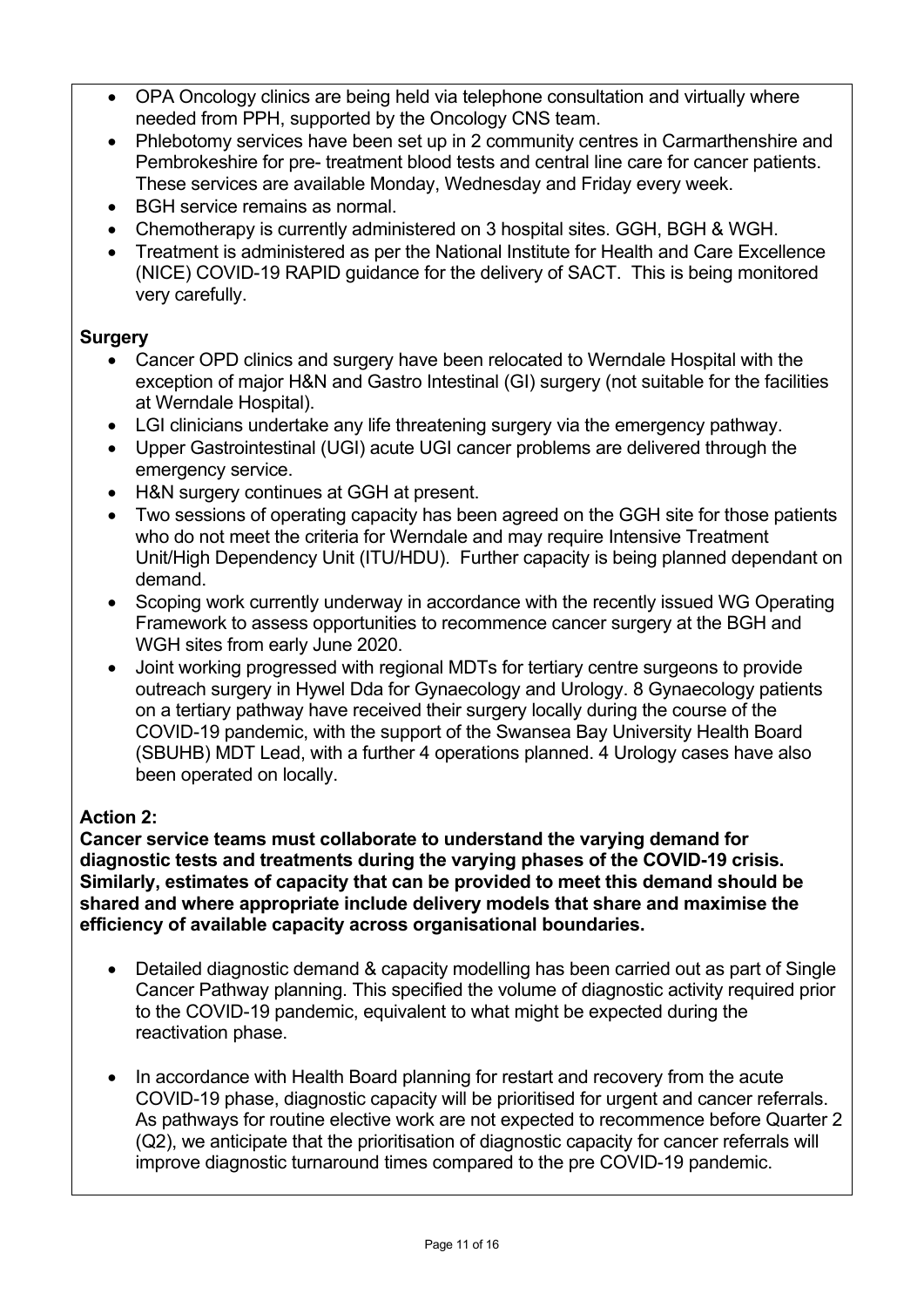Planning of diagnostic capacity for the reactivation phase is subject to further evaluation to be considered as part of the Health Board's Q2 plans in line with the WG Operating Framework.

## **Action 3:**

**Organisations must put in place support systems able to deal with concerns from cancer patients regarding social isolation, shielding and the likely benefits and harms of ongoing cancer care. Organisations should work with the third sector to give advice and support to such patients.**

- A 9-5 helpline for concerned cancer patients has been set up in the Oncology unit at WGH, supported by the Oncology CNS Team in terms of ensuring the advice given continues to be valid and up to date.
- The CaPS (Cancer Psychological Support Service) is being run from Ty Cymorth as a telephone service for psychological support for patients and staff for the foreseeable future. This service will combine with the bereavement counselling service for this period to provide support where needed.
- A patient information leaflet for cancer patients including helpline numbers has been developed and widely circulated.
- Tumour site CNSs / Key worker contact patients who currently have their cancer treatment delayed or altered and those patients self-isolating due to COVID-19, are contacted every 4 weeks to check on their wellbeing and to ensure they have not developed any further symptoms or issues.

### **Action 4:**

**During the acute phase it is accepted that there will be disruption to acute care. This also applies to teaching, training, research and improvement programmes:**

- **Urgent and emergency care must continue to minimise harm to patient outcomes as a result of cancer**
- **Specialised cancer services should focus on maintaining the integrity of cancer services and the delivery of cancer care, where necessary on a regional basis**

Urgent and emergency care continues as usual.

#### **Action 5:**

**Health Boards must work with the Cancer Network through their service specific and site-specific Cancer Site Groups (CSGs) to determine:**

- **a) the quantity of cases that are likely to come into the emergency and urgent category**
- **b) how they plan to provide this capacity throughout the acute phase, including considering on a regional basis where appropriate**
- 5 LGI cases have been carried out across the Health Board during the past 3 weeks. This is being monitored on a weekly basis by our cancer tracking process.
- Joint working has progressed with regional MDTs for tertiary centre surgeons to provide outreach surgery in Hywel Dda for Gynaecology and Urology. 8 Gynaecology patients on a tertiary pathway have received their surgery locally during the course of the COVID-19 pandemic, with the support of the SBUHB MDT Lead, with a further 4 operations planned. 4 Urology cases have also been operated on locally, following the same governance process.

### **Action 6:**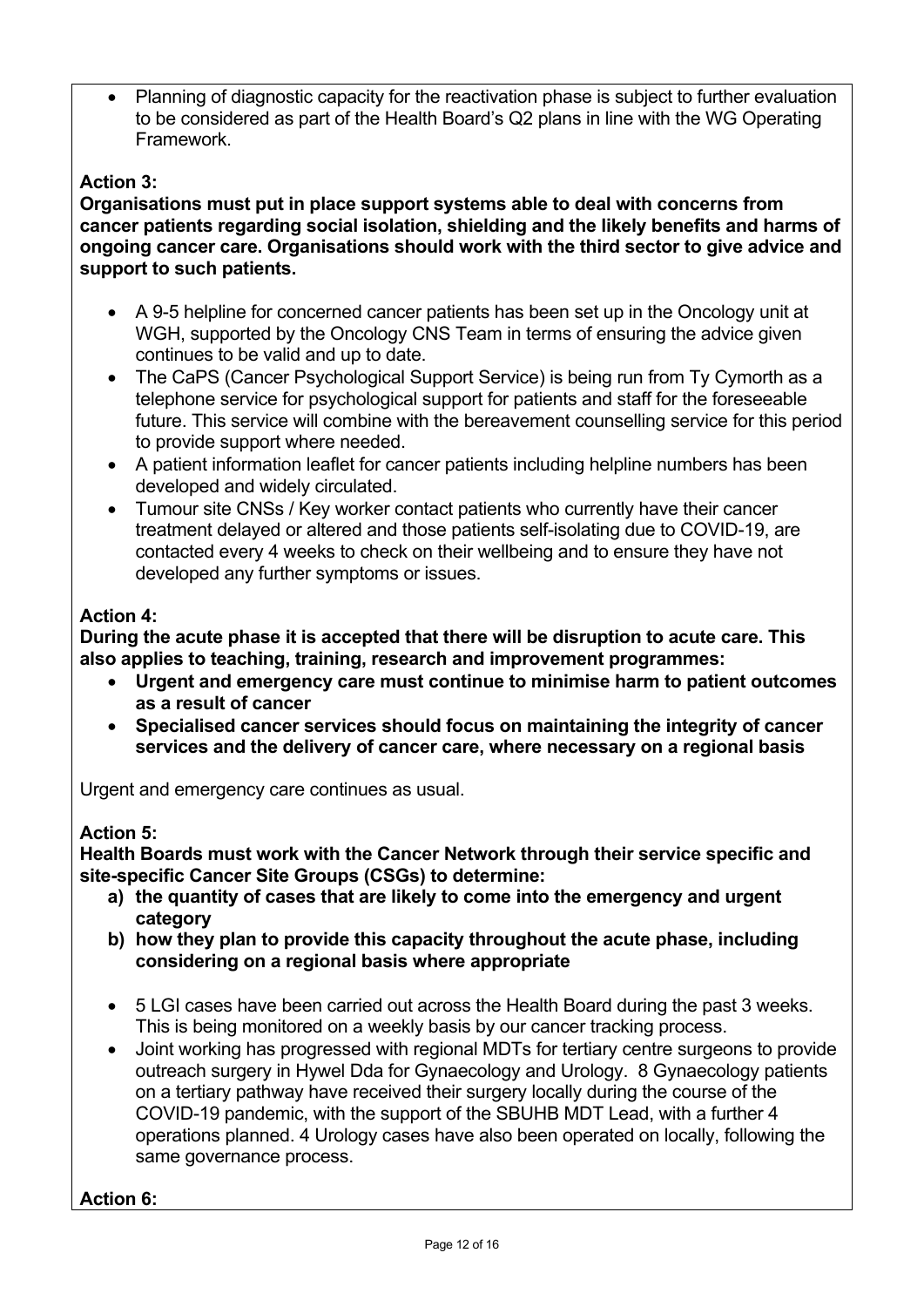**Health Boards and Velindre must work with the Cancer Network through their service specific and site specific CSGs to determine:**

- **a) the quantity of cases that are likely to come into the prioritised categories (including displaced activity)**
- **b) agree evidence based reduction in activity during the acute phase**
- **c) how they plan to provide this capacity throughout the acute phase, including considering on a regional basis and the use of the independent sector where appropriate**
- Virtual & telephone OPA Oncology clinics are being held supported by the Oncology CNS team.
- Phlebotomy services have been set up in 2 community centres in Carmarthenshire and Pembrokeshire for pre-treatment blood tests and central line care for cancer patients. These services are available Monday, Wednesday and Friday every week. BGH service remains as normal.
- Chemotherapy is currently administered on 3 hospital sites. GGH, BGH & WGH. Treatment is administered as per the NICE COVID-19 RAPID guidance for the delivery of SACT.
- As of Monday 30th March 2020, all Carmarthenshire SACT has been provided at GGH. This ensures we can provide appropriate social distancing between treatment chairs. Additionally, as staff become sick, workforce capacity will be maximised. All units are upskilling to provide capacity for the transfusion of blood products to cancer patients also, should this be necessary.
- As per the 6 levels of SACT, all levels are still currently being treated across the Health Board.
- Hywel Dda has continued to provide the majority of elective cancer surgical care utilising the current national tumour site specific guidance. Until 14th April 2020, this care was provided on all sites within the Health Board.
- To ensure that Hywel Dda could continue to support and protect the elective cancer capacity and be in line with the NHS recommendation principles to provide a COVID-19 free hub, Hywel Dda identified Werndale Hospital as a dedicated elective cancer operating site and this became operational on 14th April 2020.
- The Werndale Hospital plan minimises the risk of patients contracting COVID-19 as this is a dedicated clean area. There are limitations to the plan as Werndale Hospital is unable to accommodate those patients who require HDU/ITU support postoperatively and there are further restrictions in that there is clinical criteria that apply e.g. those patients whose BMI exceeds 35 and have existing comorbidities.
- Plans are being developed to reintroduce elective cancer care for those patients who do not meet the criteria for Werndale Hospital or require HDU/ITU support on the GGH site. This plan commenced on 30<sup>th</sup> April 2020 with one operating list per week reinstated on the GGH site. Proposals to reinstate cancer surgery on our acute sites from 8th June 2020 are currently being developed, in accordance with the WG Operating Framework. This will necessitate the provision of dedicated elective surgery zones within each hospital site.
- It is essential that when planned care is resumed at all stages of the pathway, that it takes place safely, efficiently and in a sustainable manner, taking into account the staffing, environment and equipment needed, and also the continuing impact of care of COVID-19 patients on postoperative critical care capacity. This is being planned in accordance with appropriate Royal College guidance.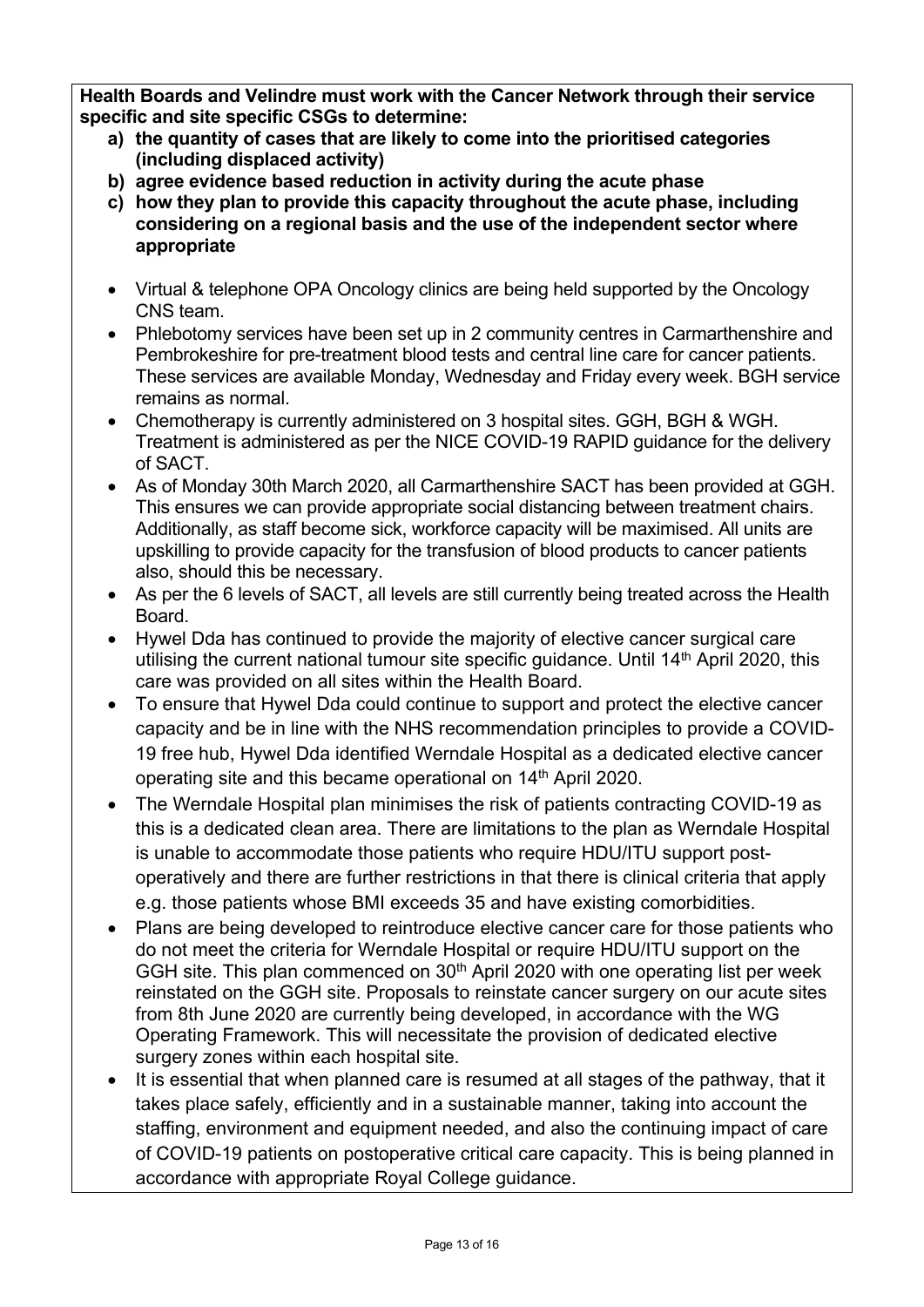The only way this can be delivered is to ensure there is a green pathway completely separated from the rest of the hospital and that staff are ring-fenced for this area and do not work in other areas that are not purely elective where patients have been isolated for 14 days, screened 48 – 72 hours before admission and have a COVID-19 test, plus CT Scan of the chest, carried out 24 hours before admission.

## **Action 7:**

**Health Boards and Velindre should work with the Cancer Network through their service specific and site specific CSGs to determine:** 

- **a) the quantity of cases that are likely to come into the categories prioritised**
- **b) agree evidence based reduction in regimen and doses that maintain activity but reduce hospital attendance for elective and unscheduled care during the acute phase**
- **c) how they plan to provide this capacity throughout the acute phase, including considering on a regional basis, and the use of the independent sector where appropriate.**
- Radiation therapy is provided regionally by SBUHB
- All patients that can be treated or are currently within the planning system, have been delayed and started on hormone treatment for (minimum) 12 weeks and are back to 'pre CT simulation planning' appointment stage. They will need repeat CT simulation Planning in due course.
- Radiotherapy altered fractionation being implemented immediately for: Breast and Prostate
- All other treatments are ongoing for both Radiotherapy and SACT unless patient choice.
- All Linac machines are functioning
- Mould Room for patients receiving radiotherapy for certain tumour sites, a mould is required to ensure that the radiotherapy is only administered to the relevant area. This service has now reduced to Wednesdays, Thursdays and Fridays only 11am-3pm. No new electron end plates are to be made.
- Physics which is where the planning for administering the radiotherapy directly to the affected area, staff have been cross-skilling themselves and further enabling off site working.

## **Action 8:**

**Health Boards and Velindre must work with the Cancer Network through their service specific and site specific CSGs to determine:**

- **a) the quantity of cases that are likely to come into the prioritised categories**
- **b) agree evidence based reduction in activity during the acute phase**
- **c) how they plan to provide this capacity throughout the acute phase, including considering on a regional basis and the use of the independent sector where appropriate**
- a) As above.
- b)
	- For UGI/LGI endoscopy, activity is confined to urgent cases only. Emergency GI cases are being treated on the emergency CEPOD lists.
	- Cystoscopy is continuing to be undertaken for USC Haematuria patients.
	- Endobronchial Ultrasound (EBUS) is only being undertaken following PET Scan and only if accurate staging essential for any treatment.
	- The Health Board is looking to reintroduce Bronchoscopy with strict safety criteria.
	- Within the Health Board, urgent and USC investigations are still being undertaken.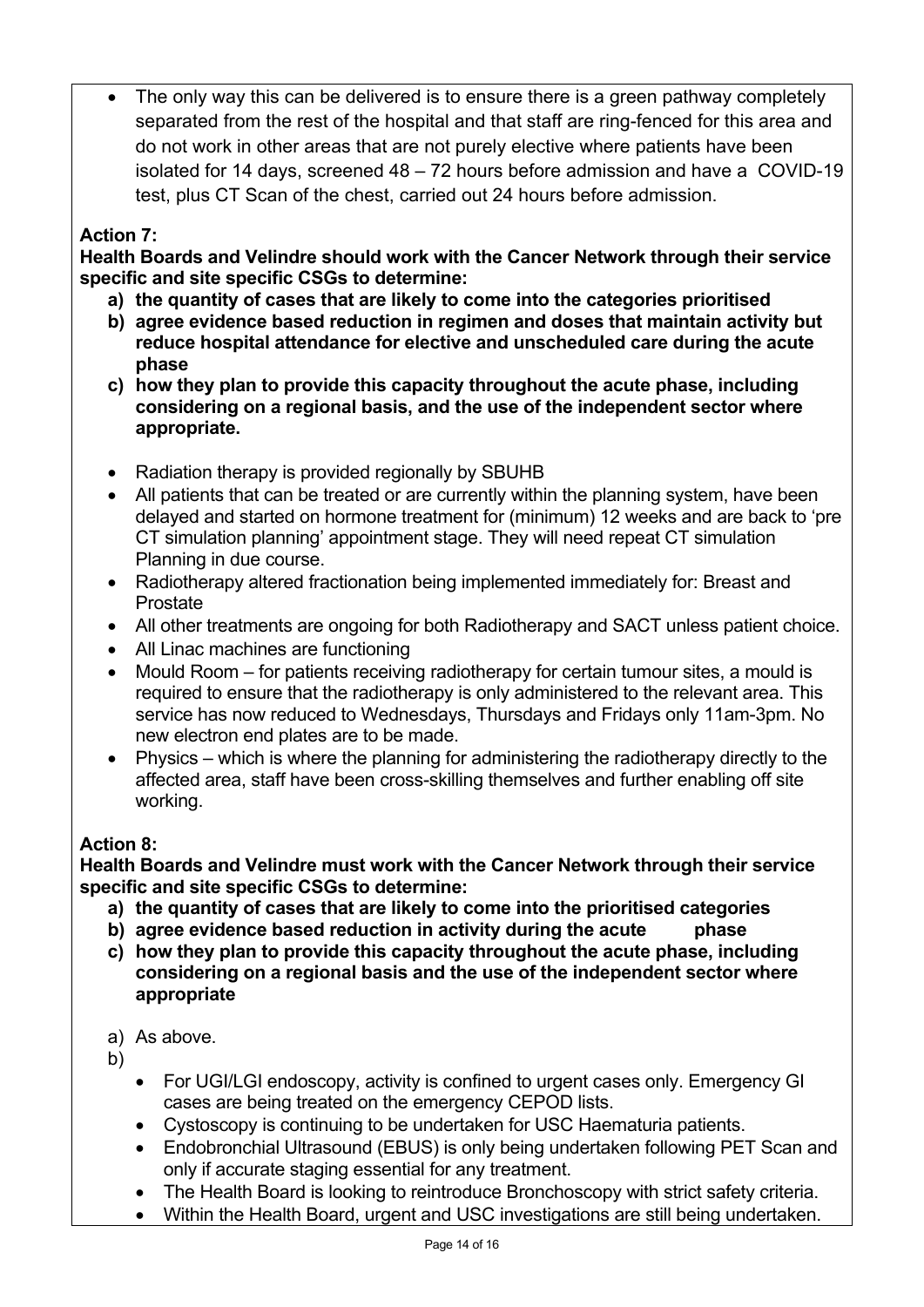As of 14th April 2020, USC clinics have been undertaken in Werndale Hospital (except H&N and GI).

### **Argymhelliad / Recommendation**

The Committee is requested to discuss this report which informs the current scope of cancer services and treatments which continue to be provided during the COVID-19 outbreak and provides an assessment of how the Health Board compares against current Welsh Government guidance.

| Amcanion: (rhaid cwblhau)<br><b>Objectives: (must be completed)</b>                                                                               |                                                                                                                                                                                                                                                                                                                                                                                                                                                 |  |  |  |
|---------------------------------------------------------------------------------------------------------------------------------------------------|-------------------------------------------------------------------------------------------------------------------------------------------------------------------------------------------------------------------------------------------------------------------------------------------------------------------------------------------------------------------------------------------------------------------------------------------------|--|--|--|
| <b>Committee ToR Reference:</b><br>Cyfeirnod Cylch Gorchwyl y Pwyllgor:                                                                           | 4.5<br>Provide assurance that the organisation, at all<br>levels, has the right governance arrangements<br>and strategy in place to ensure that the care<br>planned or provided across the breadth of the<br>organisation's functions, is based on sound<br>evidence, clinically effective and meeting<br>agreed standards.                                                                                                                     |  |  |  |
| Cyfeirnod Cofrestr Risg Datix a Sgôr<br>Cyfredol:<br>Datix Risk Register Reference and<br>Score:                                                  | Not applicable                                                                                                                                                                                                                                                                                                                                                                                                                                  |  |  |  |
| Safon(au) Gofal ac lechyd:<br>Health and Care Standard(s):                                                                                        | 1.1 Health Promotion, Protection and Improvement<br>2. Safe Care<br>3.1 Safe and Clinically Effective Care<br>5.1 Timely Access                                                                                                                                                                                                                                                                                                                 |  |  |  |
| Nodau Gwella Ansawdd:<br><b>Quality Improvement Goal(s):</b>                                                                                      | Protect Patients From Avoidable Harm From care<br>Focus On What Matters To Patients, Service Users,<br>Their Families and Carers, and Our Staff<br><b>Reduce Unwarranted Variation and Increase Reliability</b>                                                                                                                                                                                                                                 |  |  |  |
| <b>Amcanion Strategol y BIP:</b><br><b>UHB Strategic Objectives:</b>                                                                              | 4. Improve the productivity and quality of our services<br>using the principles of prudent health care and the<br>opportunities to innovate and work with partners.<br>5. Deliver, as a minimum requirement, outcome and<br>delivery framework work targets and specifically<br>eliminate the need for unnecessary travel & waiting<br>times, as well as return the organisation to a sound<br>financial footing over the lifetime of this plan |  |  |  |
| <b>Amcanion Llesiant BIP:</b><br><b>UHB Well-being Objectives:</b><br><b>Hyperlink to HDdUHB Well-being</b><br>Objectives Annual Report 2018-2019 | 4. Improve Population Health through prevention and<br>early intervention, supporting people to live happy and<br>healthy lives<br>9. All HDdUHB Well-being Objectives apply                                                                                                                                                                                                                                                                    |  |  |  |